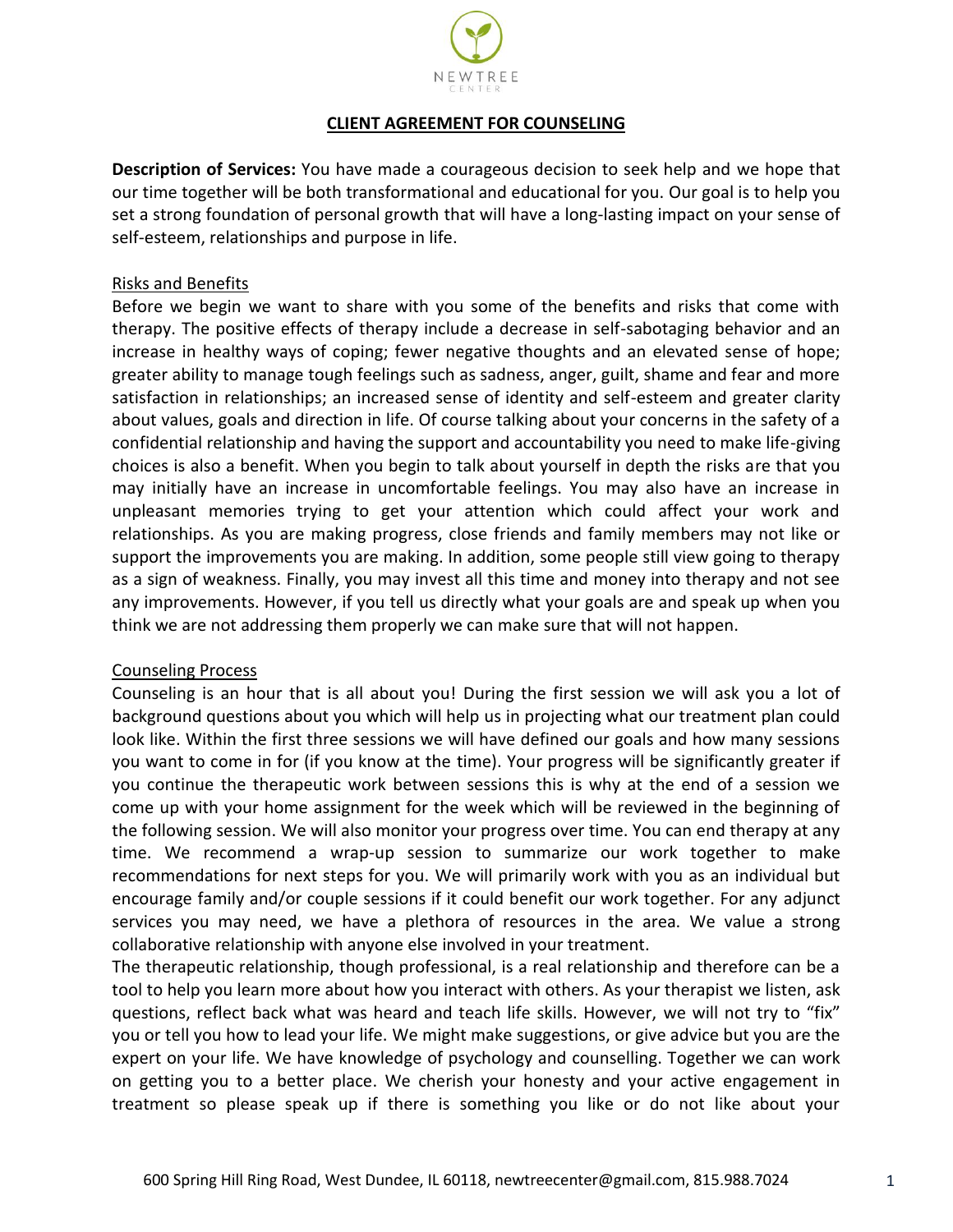

counselling experience.

**Scope of Practice:** Tamara Patterson is a Licensed Clinical Professional Counselor (LCPC) and Certified Alcohol and Drug Counselor (CADC). To verify the license, please visit [https://ilesonline.idfpr.illinois.gov/DPR/Lookup/LicenseLookup.aspx.](https://ilesonline.idfpr.illinois.gov/DPR/Lookup/LicenseLookup.aspx) Tamara got her Bachelor's degree in Religion at European Nazarene College. She received her Master's degree at Wheaton College in Clinical Psychology. Her approach to counseling is evidence-based, incorporating various techniques depending on the client's needs from cognitive-behavioral, humanistic, emotion-focused, dialectical-behavioral, solution-focused and psychodynamic counseling approaches. Tamara practices under the ethical guidelines of the American Counseling Association, which can be obtained at [https://www.counseling.org/resources/aca-code-of](https://www.counseling.org/resources/aca-code-of-ethics.pdf)[ethics.pdf.](https://www.counseling.org/resources/aca-code-of-ethics.pdf)

**Fee Schedule:** Payments are due at the time of service. We accept cash, checks and debit or credit card.

| Diagnostic intake CPT 90791:             | \$160      |
|------------------------------------------|------------|
| 30 minute session CPT 90832:             | \$70       |
| 45 minute session CPT 90834:             | \$100      |
| 60 min session CPT 90837:                | \$130      |
| Family/Marital Counseling CPT 90847:     | \$130      |
| Group therapy 90 minutes CPT 90853:      | \$60       |
| Missed appointment or late cancel:*      | \$130      |
| <b>Consultations and Report writing:</b> | \$150/hour |
| Letters of proof of treatment:           | \$35       |

Longer sessions will be prorated and charged accordingly. Phone calls are charged on a prorated basis in 10-minute increments and are not covered by insurance. If we are contracted with your insurance, the insurance company determines the session fee. Please note that under all circumstances, *you remain responsible for payment in full* including when treatment recommendations exceed third party coverage or financing. Any delinquent accounts will be sent to a collections agency and a fee will apply for any accounts sent to collections.

**\*Cancellations**: If you find it necessary to cancel an appointment, you are expected to give 24 hour notice; otherwise you will be charged the full session fee of \$130. Insurance policies do not cover missed appointments. Emergencies are always considered, but canceling a session without adequate notice can prevent other clients from utilizing that time.

**Diagnosis:** Many clients enter therapy with fear about a potential diagnosis. While we belief a diagnosis is a helpful indicator to narrow our treatment goals, we do not believe it defines you in any way. We use a diagnosis as a tool to teach you about the similarities (and differences) between you and other individuals with comparable presenting problems. It can help normalize your experience and shed light on the symptoms you experience.

You should be aware that most insurance agreements require you to authorize your therapist to provide a clinical diagnosis. This information will become part of the insurance company files,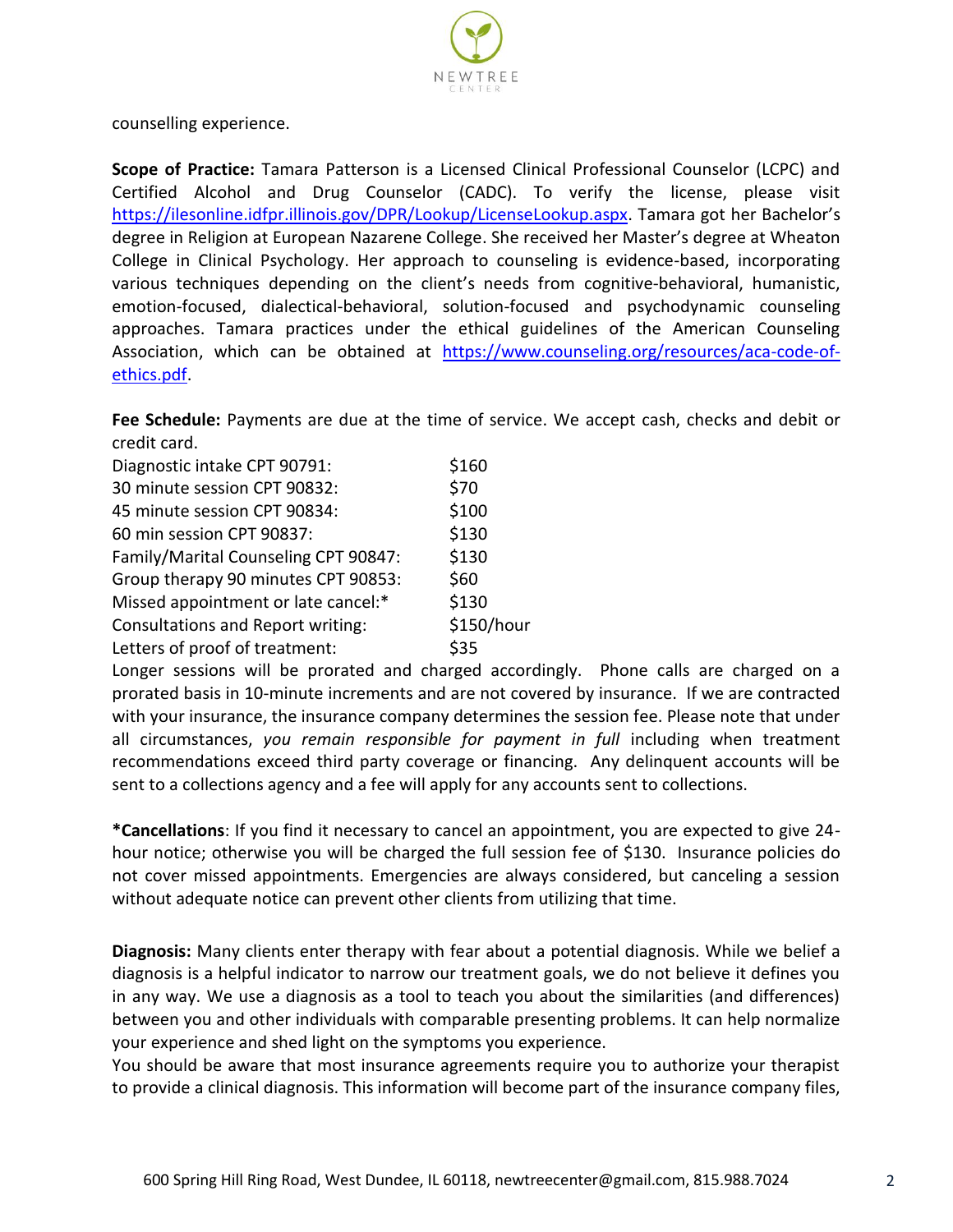

and in all probability some of it will be computerized. All insurance companies claim to keep such information confidential, but once it is in their hands, our office has no control over its use. It is important to remember that you always have the right to pay for services directly and avoid the reporting and complexities associated with insurance coverage.

**Insurance:** You are responsible for the entire bill, whether or not insurance covers treatment services. If NewTree Center is contracted with your insurance company, we will file the claims for you. If we are not contracted with your insurance company, you are responsible for filing insurance claims and we will give you a monthly statement that you can file with your insurance company for reimbursement. Your signature on this form authorizes NewTree Center to release required diagnostic and treatment information to your insurance company. If you utilize your medical insurance to cover counseling please note the following: 1. You are responsible for checking benefits and authorizing sessions for insurance claims. Benefits for medical services do not always apply to mental health services. 2. You are responsible for any yearly deductible that has not been met and session co-pays. 3. We process claims on a weekly basis and can provide a statement at the beginning of the following month. 4. Additional communication and correction that might be necessary with the insurance company will take additional time to process. If there are complications with insurance payment beyond our responsibility to file accurately, you will be responsible for following up with insurance. 5. From experience it may be likely that it take 3 to 4 months to process insurance accurately. We request your active awareness and involvement in the insurance process.

**Hours and Availability:** Our office hours are Monday through Saturday 9am -9pm. All messages left for your therapists will be treated as a non-emergency call and will be returned within 24 hours. If it is an urgent matter please let us know and we try to get back to you as soon as possible. We believe that clients in outpatient therapy are able to be self-responsible (e.g. autonomous and functioning) and not in need of day-to-day crisis supervision. The scope of this private practice prevents us from being responsible for crisis situations. Agencies and hospitals are more equipped to deal with this. If you have expectations about after hours care, please discuss this with your therapist upon intake so that if necessary, other appropriate referrals can be made. If you have a life-threatening emergency, please contact one of the following crisis intervention services Kane Co: 630/966-9393, McHenry Co 1-800-892-8900, the National Suicide Prevention Hotline 1-800-784-2433 or call 911 immediately. In the unlikely event that your therapist is unable to provide ongoing services Daniel Patterson, Director of Business Development, will help coordinate your continued care. He can be reached at 815.742.2772.

**Means of Communication:** Please be aware that any communication via cell phone, text and video conferencing is not as confidential as a face-to-face interaction at our office. In interest of your privacy we recommend you limiting text and email conversations to pragmatic issues such as cancellation, change in contact information or billing concerns. Your counselor will make every effort to keep all information confidential. Likewise, it is important that you carefully determine who has access to your computer and electronic information from your location. This would include family members, co-workers, supervisors and friends. Please only communicate through a computer that you know is safe, i.e. wherein confidentiality can be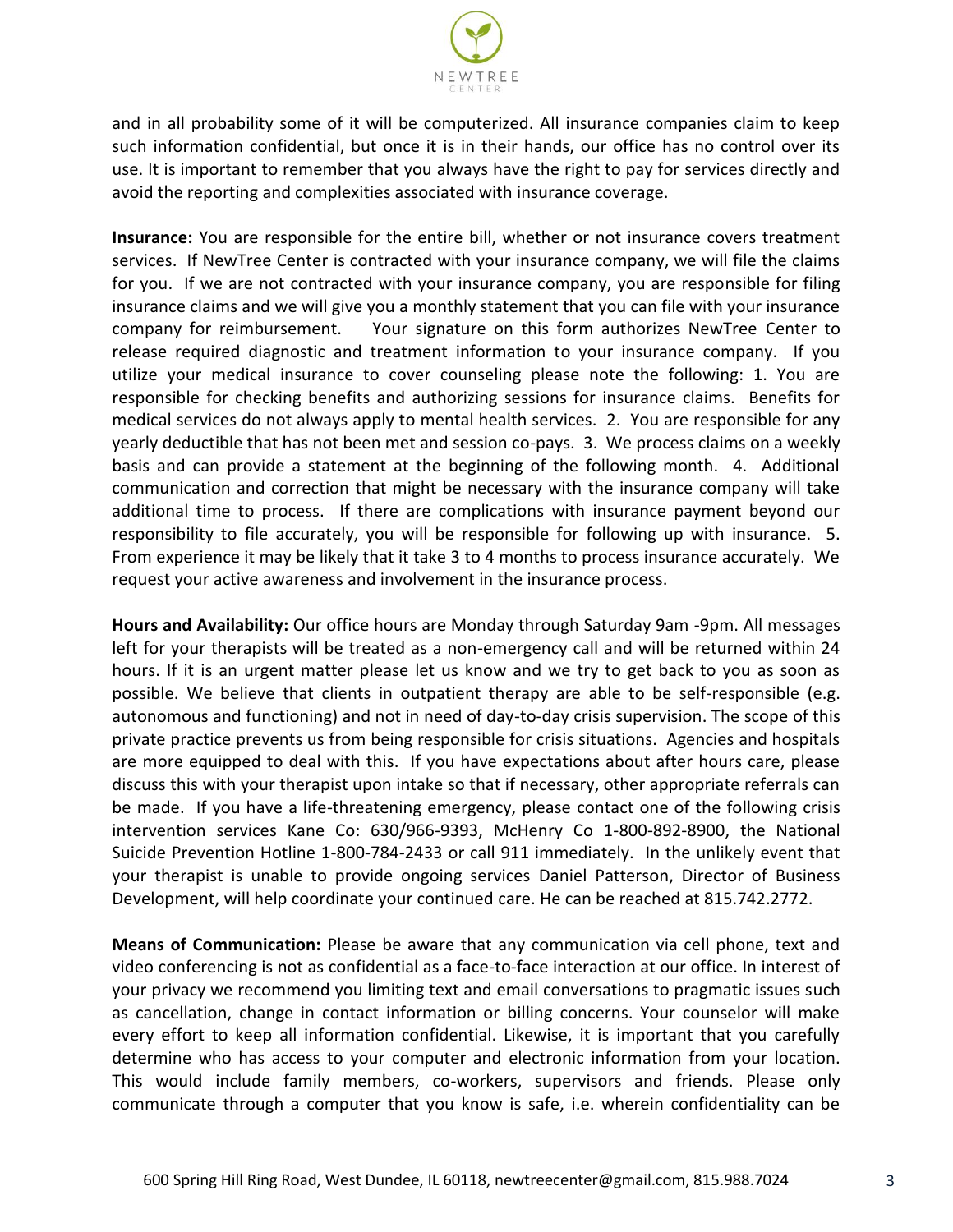

ensured. Be sure to fully exit all online communication with NewTree Center. We appreciate your engagement in social media, following NewTree Center online, sharing your experiences using the #newtreecenter. We may 'like' your posts but will not follow you back in order to preserve your confidentiality from our end.

# **Confidentiality and HIPPA Notice of Privacy Policy**

*This Notice of Privacy Policy describes how medical information about you may be used and disclosed and how you can get access do this information. Please review it carefully. Effective date: January 1, 2017.*

Information about you that may identify you and that relates to your past, present or future physical or mental health or condition and related health care services is referred to as Protected Health Information ("PHI"). Whether you are an adult or child over the age of 12, you PHI is to be kept confidential by law. NewTree Center, Inc. has been and will always be totally committed to maintaining clients' confidentiality. We will only release healthcare information about you in accordance with federal and state laws and ethics of the counseling profession.

The rules for confidentiality of mental health records are recorded in the Illinois Mental Health and Developmental Disabilities Confidentiality Act and in the privacy rules of the Health Insurance Portability and Accountability Act. We strongly suggest you review these provisions in order to fully understand our procedures and your rights. It also describes your rights regarding how you may gain access to and control your PHI. Your records are kept for seven years past the date of your last appointment and will be destroyed after that.

Please note that couple counseling, family counseling and group counseling require unique variations to the limits of confidentiality. Please review addendum carefully.

Here is how we may use your information:

For Treatment.Your PHI may be used and disclosed by those who are involved in your care for the purpose of providing, coordinating, or managing your health care treatment and related services. This includes consultation with clinical supervisors or other treatment team members. We may disclose PHI to any other consultant only with your authorization.

For Payment. We may use and disclose PHI so that we can receive payment for the treatment services provided to you. This will only be done with your authorization. Examples of paymentrelated activities are: making a determination of eligibility or coverage for insurance benefits, processing claims with your insurance company, reviewing services provided to you to determine medical necessity, or undertaking utilization review activities. If it becomes necessary to use collection processes due to lack of payment for services, we will only disclose the minimum amount of PHI necessary for purposes of collection.

For Health Care Operations.We may use or disclose, as needed, your PHI in order to support our business activities including, but not limited to, quality assessment activities, employee review activities, licensing, and conducting or arranging for other business activities. For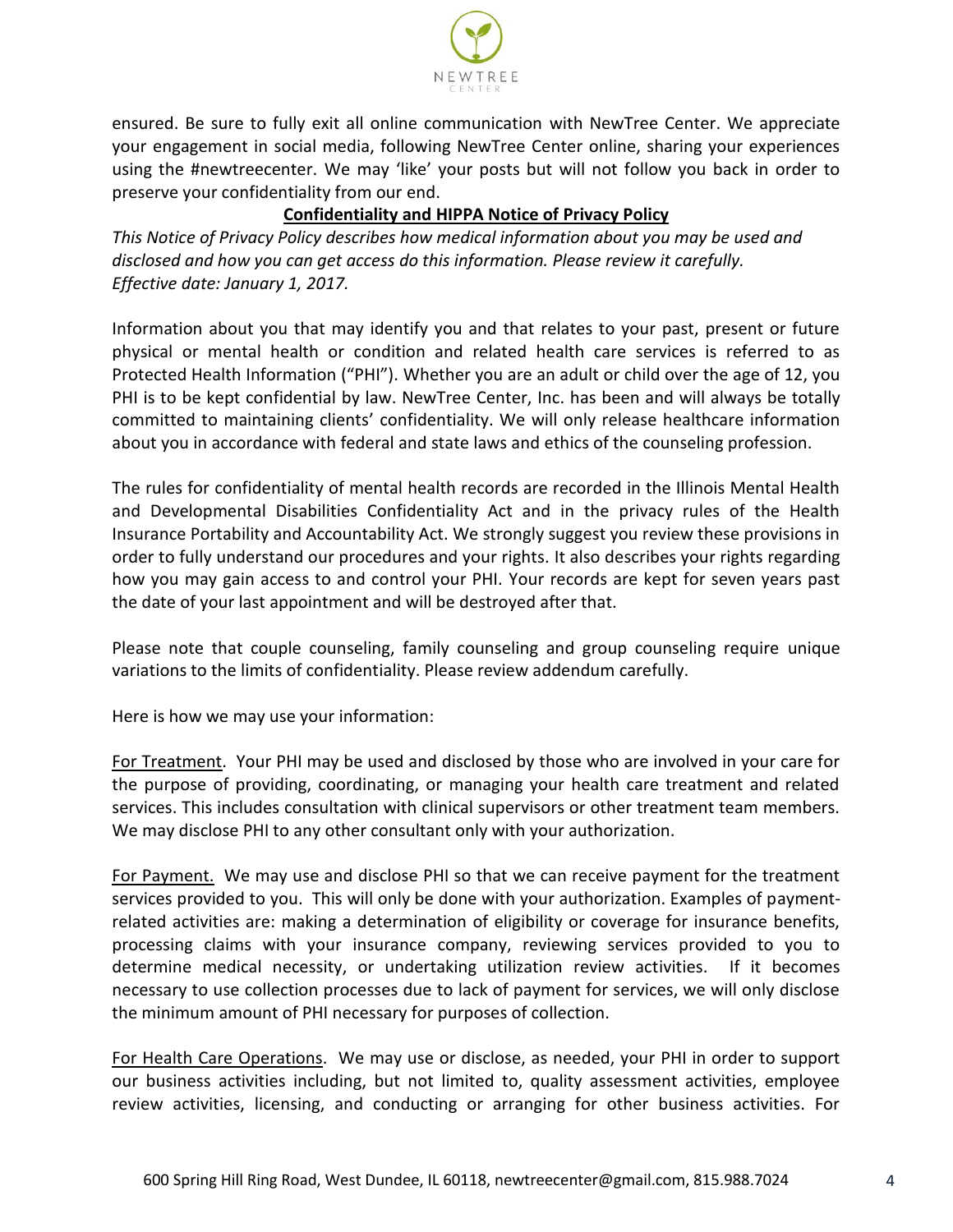

example, we may share your PHI with third parties that perform various business activities (e.g., billing or typing services) provided we have a written contract with the business that requires it to safeguard the privacy of your PHI. For training or teaching purposes PHI will be disclosed only with your authorization.

Required by Law. Under the law, we must make disclosures of your PHI to you upon your request. In addition, we must make disclosures to the Secretary of the Department of Health and Human Services for the purpose of investigating or determining our compliance with the requirements of the Privacy Rule.

Without Authorization. Applicable law and ethical standards permit us to disclose information about you without your authorization only in a limited number of other situations. The types of uses and disclosures that may be made without your authorization are:

There are circumstances that impose limitations on a client's right or ability to maintain privileged communication. A therapist may disclose a record without consent: 1) to a supervisor, consulting therapist, or member of the staff team participating in the provision of services, a record custodian, or a person acting under the supervision of the therapist; 2) when a therapist believes a clear and immediate danger exists to one or more persons; 3) when disclosure is necessary to provide a recipient with emergency medical care or access to needed benefits when the recipient is not in a condition to waive or assert his or her rights; 4) when abuse or neglect of a child is reported or suspected under which circumstance we are obligated to report this to the Department of Children and Family Services; 5) when a therapist is consulting with an attorney, professional liability company, or other relevant business associate concerning the care or treatment he or she has provided, including disclosure to business associates who may help us pursue payment (but each of these recipients shall be held to HIPAA privacy standards and may not re-disclose the information); 6) when a recipient introduces his or her mental condition or any aspect of services received for such condition as an element of a claim or defense; and, 7) in certain other legal situations where the court has decided that disclosure is directly relevant to the issue being investigated. Furthermore, as part of the Illinois Firearm Concealed and Carry Act (PA98-063), clinicians are required to notify the Illinois Department of Human Services of anyone who is determined to be a "clear and present danger" to themselves or others or determined to be developmentally or intellectually disabled.

Verbal Permission. We may use or disclose your information to family members that are directly involved in your treatment with your verbal permission.

With Authorization. Uses and disclosures not specifically permitted by applicable law will be made only with your written authorization, which may be revoked.

Your complete clinical records, psychotherapy notes and other disclosures require a separate signed release of information. You have a right to or will receive notification of a breach of any unsecured personal health information. You have a right to restrict any disclosure of personal health information where you have paid for services out-of-pocket and in full.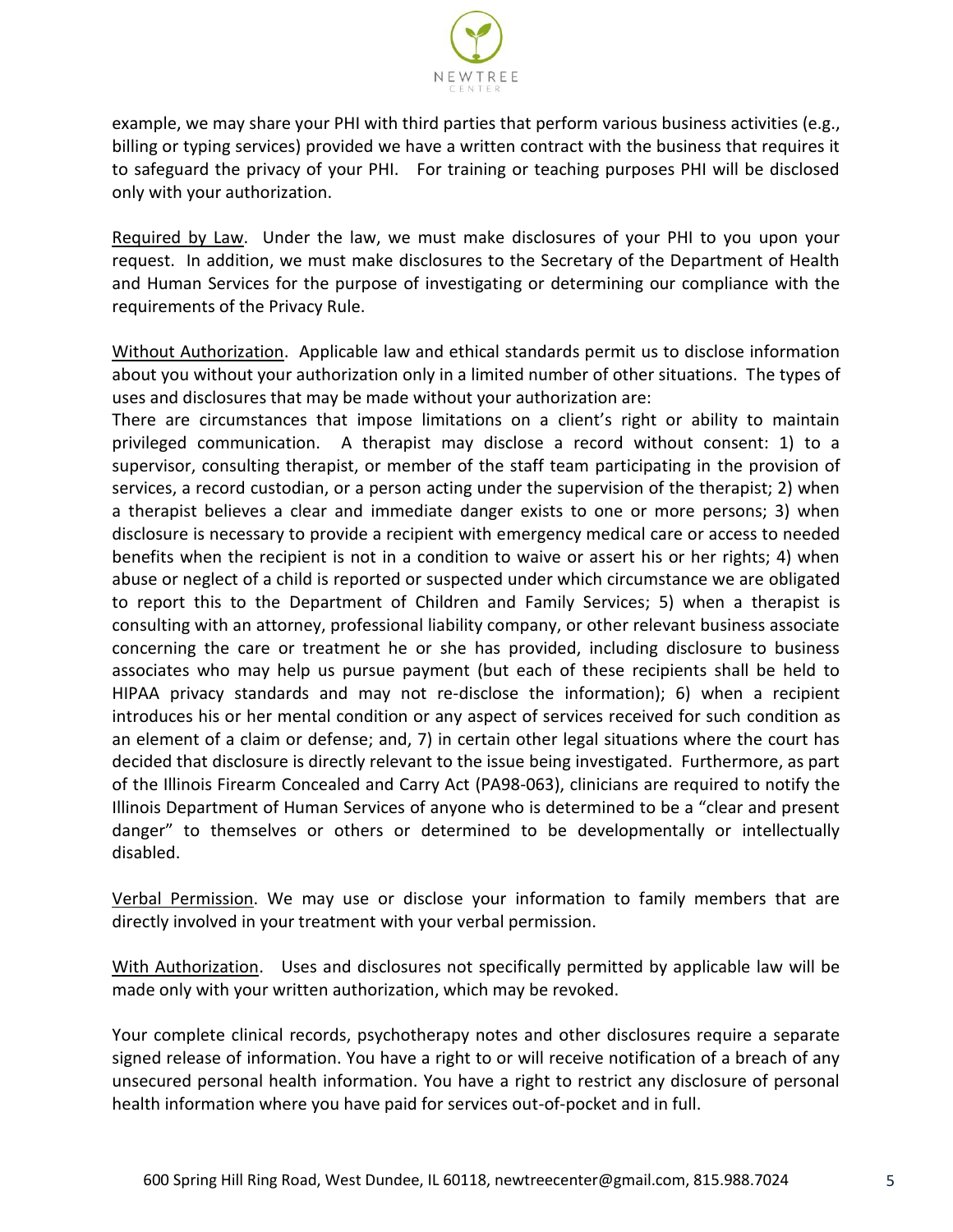

## **Rights regarding your Protected Health Information**

You have the following rights regarding PHI we maintain about you. To exercise any of these rights, please submit your request in writing to our Privacy Officer Daniel Patterson at NewTree Center.

- **Right to request how we contact you.** It is our normal practice to communicate with you at your home address and daytime phone number you gave us when you scheduled your appointment, about health matters, such as appointment reminders etc. Sometimes we may leave messages on your voicemail. You have the right to request that our office communicate with you in a different way.
- **Right to release your medical records.** You may consent in writing to release your records to others. You have the right to revoke this authorization, in writing, at any time. However, a revocation is not valid to the extent that we acted in reliance on such authorization
- **Right to inspect and copy your medical and billing records.** You have the right to inspect and obtain a copy of your information contained in our medical records. To request access to your billing or health information, contact the Privacy Officer . Under limited circumstance we may deny your request to inspect and copy. If you ask for a copy of any information, we may charge a reasonable fee for the costs of copying, mailing and supplies.
- **Right to add information or amend your medical records.** If you feel that information contained in your medical record is incorrect or incomplete, you may ask us to add information to amend the record. We will make a decision on your request with 60 days, or some cases within 90 days. Under certain circumstance, we may deny your request to add or amend information. If we deny your request, you have a right to file a statement that you disagree. Your statement and our response will be added to your record. To request an amendment, you must contact the office manager. We will require you to submit your request in writing and to provide an explanation concerning the reason for your request.
- **Right to an accounting of disclosures.** You may request an accounting of any disclosures, if any, we have made related to your medical information, except for information we used for treatment, payment, or health care operational purposes or that we shared with you or your family, or information that you gave us specific consent to release. It also excludes information we were required to release. To receive information regarding disclosure made please submit your request in writing to the Privacy Officer. We will notify you of the cost involved in preparing this list.
- **Right to request restrictions on uses and disclosures of your health information.** You have the right to ask for restrictions on certain uses and disclosures of your health information. This request must be in writing and submitted to our office manager. However, we are not required to agree to such a request.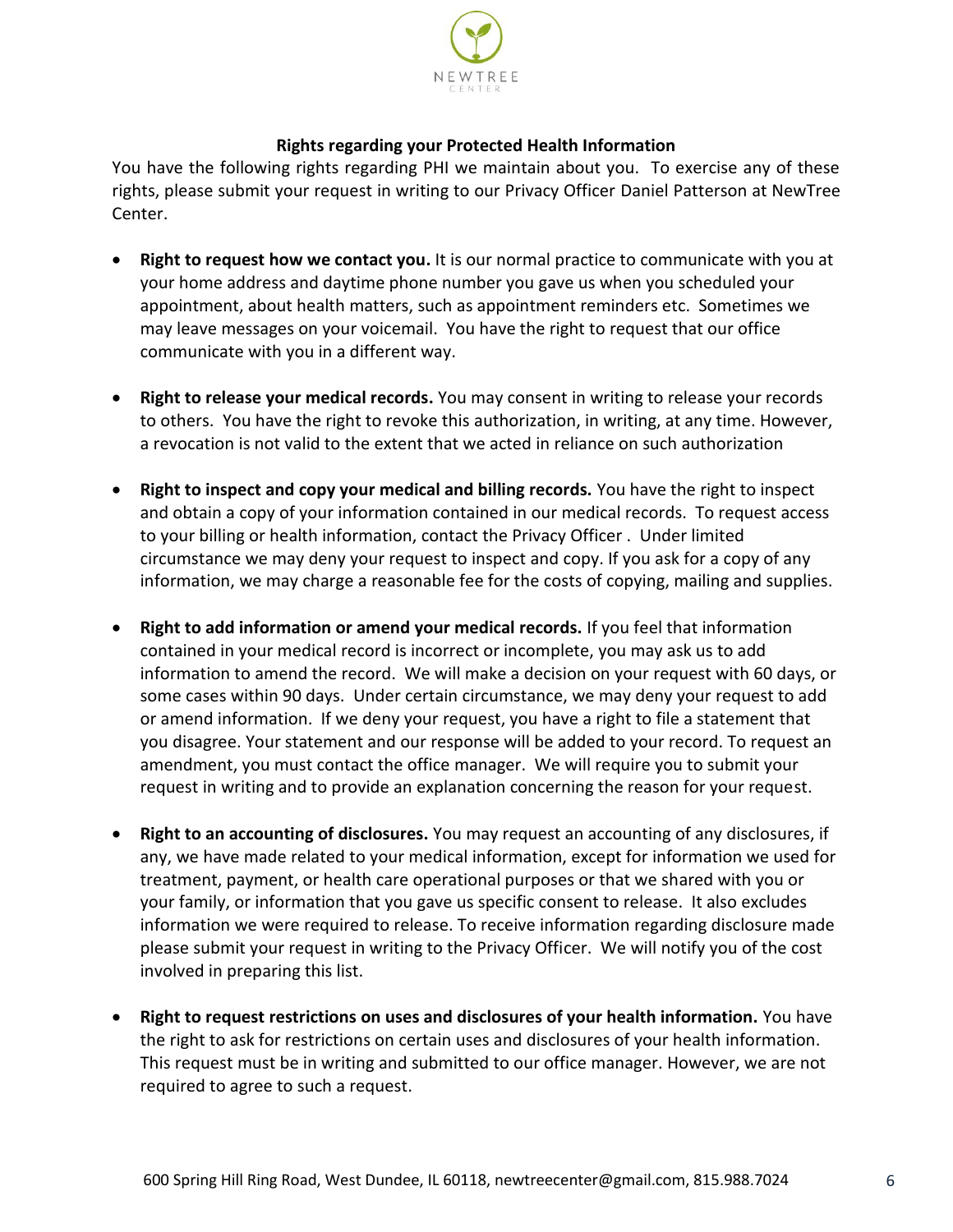

- **Right to complain.** If you believe your privacy rights have been violated, please contact us personally, and discuss your concerns. We would appreciate the opportunity to address your grievance as soon as it arises. If you are not satisfied with the outcome, you may file a written complaint with the U.S. Department of Health and Human Services. An individual will not be retaliated against for filing such a complaint.
- **Right to receive changes in policy.** You have the right to receive any future policy changes secondary to changes in state and federal laws. This can be obtained from the office manager.

Access to Advocacy and Rights Organizations in order to safeguard your rights as a recipient of mental health services may be obtained by contacting any or all of the following agencies:

| Equip for Equality, Inc.                     | <b>Guardianship and Advocacy Commission</b> |  |
|----------------------------------------------|---------------------------------------------|--|
| 11 East Adams Street, Suite 1200             | 160 North LaSalle Street                    |  |
| Chicago, Illinois 60604                      | Chicago, Illinois 60601                     |  |
| 312-341-0022                                 | 312-793-5900                                |  |
| Illinois Department of Children and Family   | U.S. Department of Health and<br>Human      |  |
| <b>Services</b>                              | Services                                    |  |
| 100 West Randolph Street, 6th Floor          | 200 Independence Avenue, S.W.               |  |
| Chicago, Illinois 60601                      | Washington, D.C. 20201                      |  |
| 312-814-4650                                 | 202-619-0257                                |  |
|                                              | Toll Free: 1-877-696-6775                   |  |
| Illinois Department of Human Services/Office |                                             |  |
| of Mental Health                             |                                             |  |
| 160 North LaSalle Street, 10th Floor         |                                             |  |
| Chicago, Illinois 60601                      |                                             |  |
| 312-814-4964                                 |                                             |  |